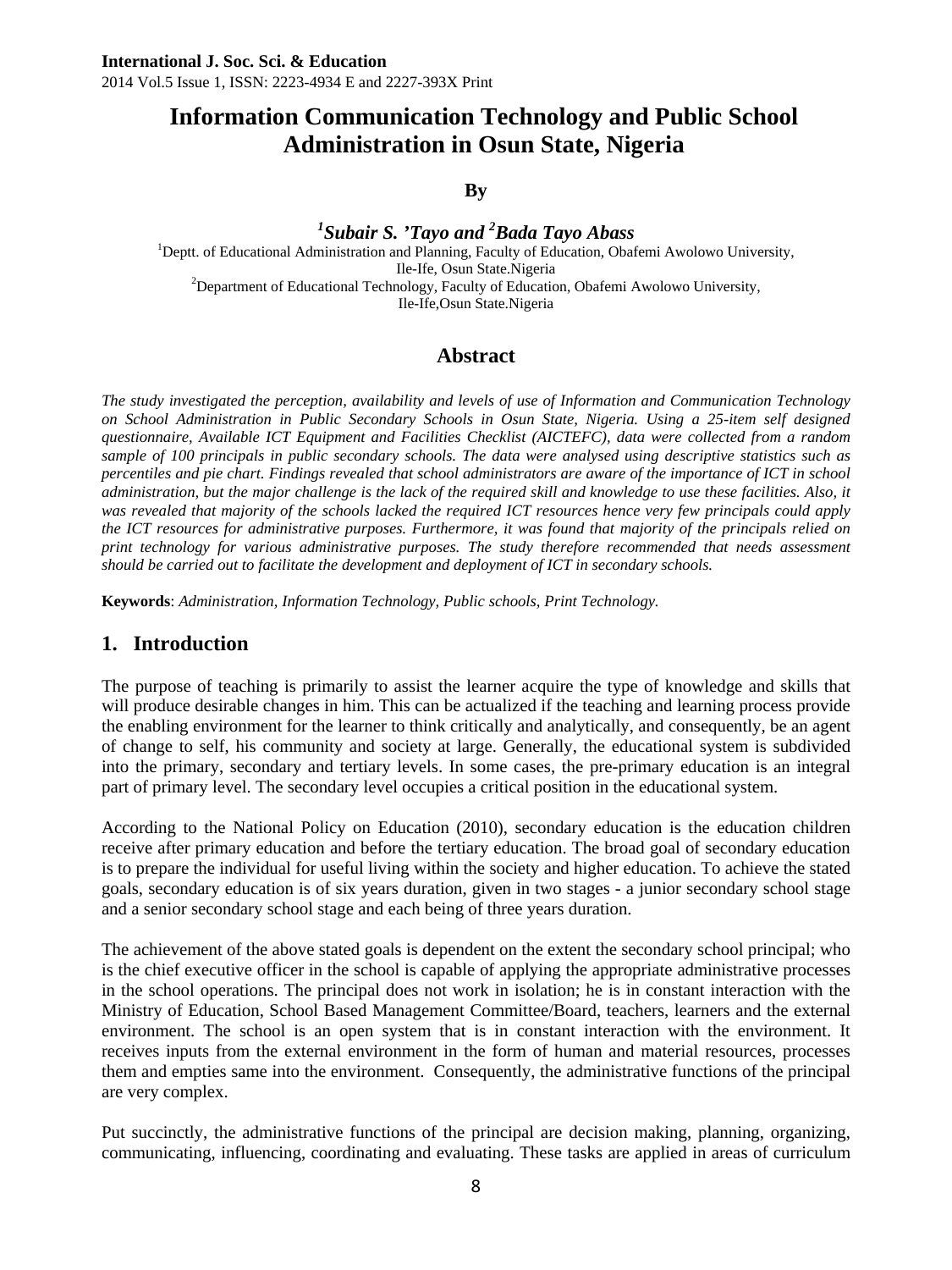development, instructional supervision, staff and student personnel administration, guidance and counseling, finance, community relations, construction and maintenance of facilities, and special services. These tasks are very complex, nebulous and time consuming. For the principal to function efficiently and effectively in the present computer age, he/she must rise to the challenges of adopting new technological resources and services in the management of the school. According to Moore (2008), technology is the application of knowledge to the achievement of particular goals or to the solution of particular problems. This undoubtedly involves deployment and exploitation of Information Communication Technology (ICT) in facilitating and accelerating administrative processes in secondary schools.

# **2. Review of Related Literature**

Ward (2010) observed that ICT for gathering, storing, processing and disseminating information have been an integral part of each organization's processes but the arrival of technologies, which, are capable of helping carry out those processes, changing them, eliminating the needs for some of them and enabling new process to be developed, have made the management of ICT a subject needing specific attention. Over the years, the administrative work of the principal is print-based. Various documents are kept in the form of records. These records provide information on the past, present and anticipated future activities of the school including relevant information from the external environment, which aid decision-making. The information kept are in the areas of instructional programmes and activities, staff and students personnel services, physical facilities, finance, supervision and interaction with stakeholders outside the school. The principal cannot perform his administrative duties without accurate, timely, sufficient and relevant information. The deficiencies associated with storage, preservation and presentation of large volumes of the information in paper form made managerial processes very cumbersome. Consequently, alternative methods provided by ICT become very imperative.

The ICT is technology-based and knowledge-driven and is indispensable in the present age. Vernon (2001) stated that ICT is a collective term covering all those technologies, hardware and software, dedicated to the capture, storage, and processing, transmission, and presentation of information. The use of ICT in all spheres of human activities has changed the face of the earth. It is used in the health services delivery, engineering, industry, business and agriculture, military, security, law, politics, and governance, all aspects of arts, science and education among others. According to Hawkridge, Jaworski and McMahon (2011), computers are at the heart of the ICT revolution because they are fast information processing machines, configured to receive input in the form of information, systematically process the input and provide organized information that serves the needs of the user. It has the advantage of improving administrative efficiency and overall quality of the teaching and learning process.

Akinyemi (2004) stated that computer is used in education in the form of Computer Managed Instruction (CMI), Computer Supported Learning Aids (CSLA), Computer Based Education (CBE) and the Computer Assisted Learning (CAL). He further emphasized that in computer managed instruction, the computer is used for data processing which facilitate decision making for effective administration, classroom management and individual student management, markings, and analyzing test, grading, diagnosis and the monitoring of the learner's progress; improves efficiency and productivity level of information, perform intensive tasks, carries out repetitive tasks and stores large volumes of data and information. Similarly, Nwidum (2006) listed ICT in education as motion picture or film, film strip, slide projection, overhead transparency, teletext and video text; the reprographic media are photography, photocopying, scanning and faxing microchips, microfilms and microfiche, voice mail and voice processing. The computer, the internet, multimedia systems are for example computer-based training (CBT), Computer Disc Read Only Memory (CD-ROM), Computer Disc Interactive (CD-I), Digital Video Interactive (DVI), and interactive processing information services.

 Ittigson and Zewe (2003) cited that technology is essential in teaching and learning. ICT improves the way mathematics could be taught and enhances students' way of understanding the basic concepts. Many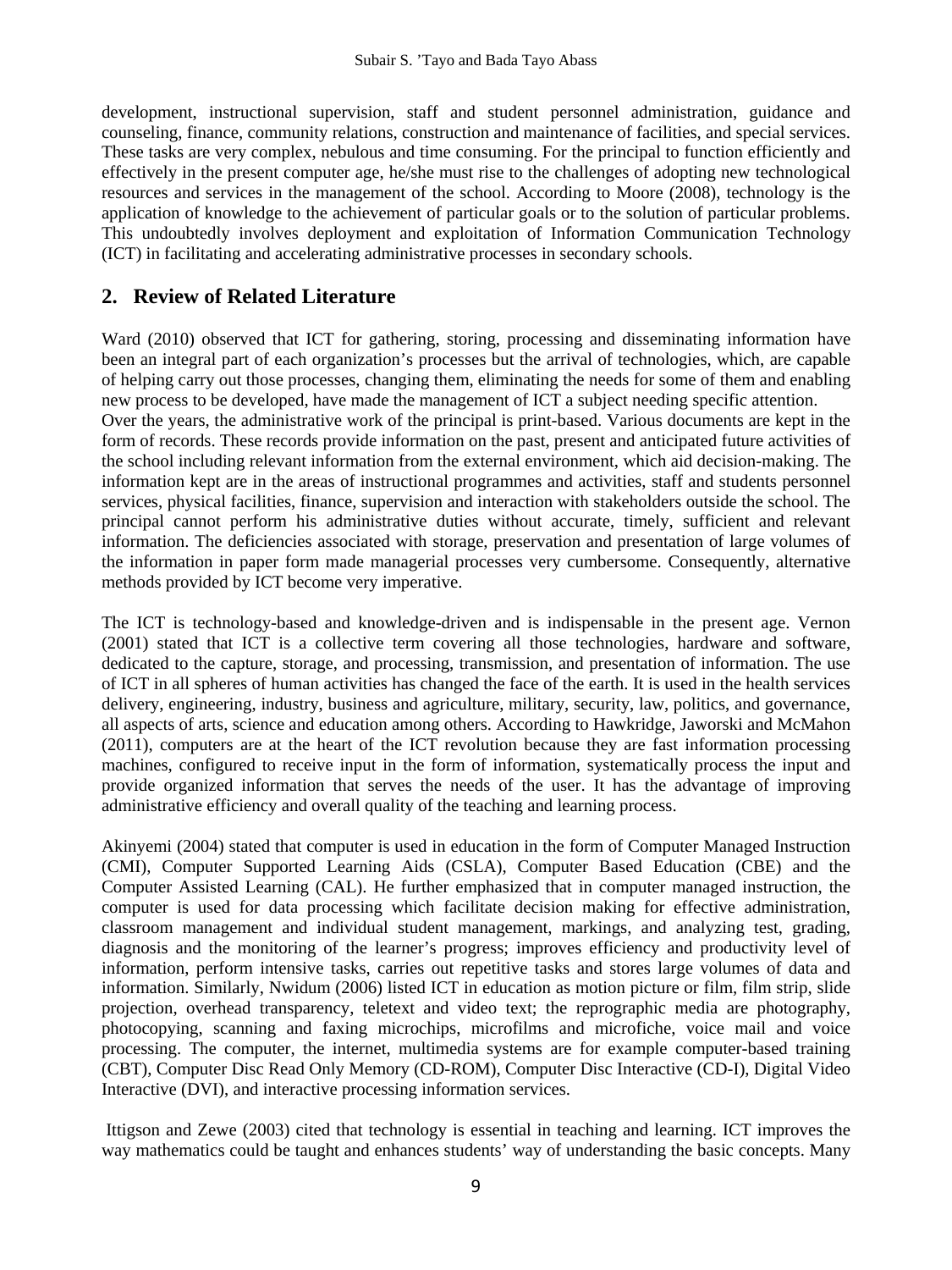researchers have carried out studies to evaluate the benefits of using ICT in mathematics. Becta (2003) summarized the key benefits as:

- ICT promotes greater collaboration among students and encourages communication and sharing of knowledge
- ICT gives rapid and accurate feedback to students and contributes towards positive motivation.
- ICT allows students to focus on strategies and interpretation of answers rather than spend time on tedious computational calculations.

Furthermore, ICT supports constructivist pedagogy, wherein students use technology to explore and reach an understanding of mathematical concept. This approach promotes higher order thinking and better problem - solving strategies, which are in line with the recommendations by the National Council of Teachers of Mathematics (NCTM); students would then use technology to concentrate on problem solving processes rather than on calculations related to the problems (Ittigson and Zewe, 2010). ICT provides learning mobility, where mobile telephone transforms into the internet client (Bluin, 1987). The move towards a global knowledge society requires a fundamental shift in thinking about the methodology of education. ICT has begun to exert a massive transformation of education systems in developed countries where there is electronic learning and distance education.

Nigeria like other developing nations is still at its infancy stage in the application of computers and internet systems. Failure to change would bring about backwardness in Africa's educational system especially Nigeria (Ogechukwu, 2009). Initially, the establishment of ICT equipment in schools, colleges, universities, other tertiary institutions and research institutes in Nigeria was for educational and research purposes. Gradually the management and policy makers realized the potentiality of ICT equipment in the area of educational administration such as admission, examination, accounting, inventory management, library materials management, student record keeping, etc. ICT facilities are well suited for information processing tasks because of their speed, accuracy, and ability to store large data in an accessible form. According to Ogechukwu and Osuagwu (2009), school systems have grown in size and in scope of their activities; computer technology has provided mechanism for administrators to keep abreast of increasing demands for current and documented information.

Grades assigned to students must be recorded in some fashion, and these records must be easily and readily accessible to appropriate individuals. Currently, a number of educational institutions and boards are using ICT equipment to process the examination results. The volume of such operations is often massive involving thousands of students. With the introduction of ICT equipment now these organizations are able to process the examination data and announce the results in quickest possible time. With the advent of internet, a student is able to access the result at his/her home.

Records showing the costs involved in running a school must be kept up to date in a thoroughly accurate manner. ICT equipment can be tremendously helpful in maintaining financial records. The electronic spreadsheet software is very useful for administrators in recording and analyzing the financial data of the educational institutions. It has been found that a computer system compared to a manual system produces more accurate student, personnel, and financial records (Tinio, 2013).

The use of computer in educational administration reduces time expended on clerical or paper work tasks, produce accurate information, ensure generation of reports when needed, and facilitate decision-making process. In educational institutions, ICT equipment can be used in preparation of time-tables of different classes so that the classes can be run without time and room conflicts. It may also be used to keep track of appointments and obligations.

ICT equipment is very useful in the management of a library. It will be herculean task for a librarian to keep the records of periodicals, books, and other library materials manually. The library automation will help in maintaining accurate records, monitoring borrowers' due-dates of books borrowed, and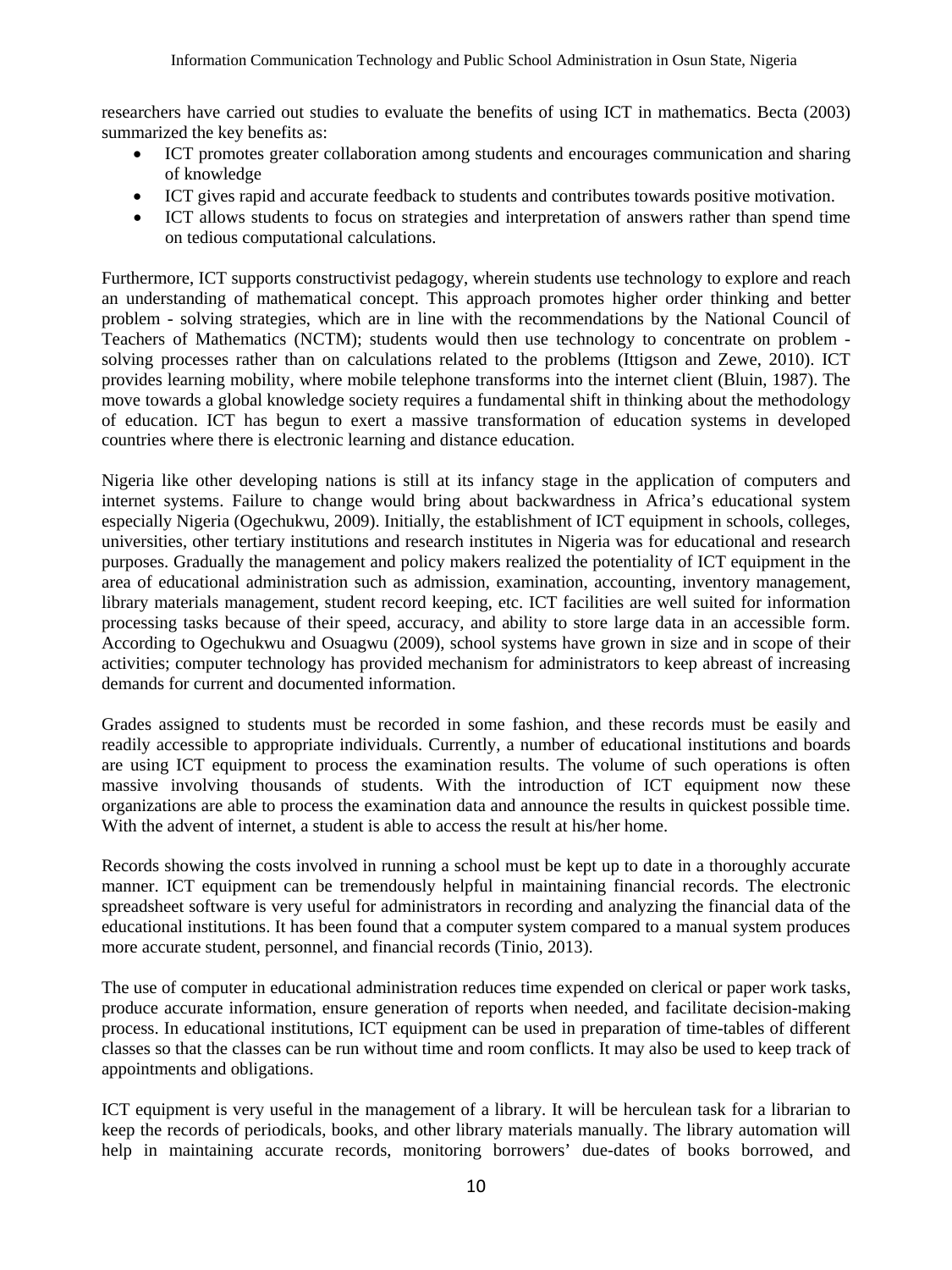reservation of books/periodicals that are in great demand. The computer can also generate overdue notices automatically. ICT equipment in library can give students at all levels access to an unlimited range of library materials. Using library databases and networks, students can locate and order materials from libraries in other schools within a town/city, district, state, or across the country.

According to Ezziane, (2007), ICT involvement in general administration has brought increased efficiency and optimal resource utilization. Office automation, the electronic office, and the office of the future have become buzz words in the 1980s. Office automation facilitates the basic functions of an office as an information processing centre.

Similarly, Ololube, Ubogu, and Ossai (2007) stated that introduction of ICT usage and its integration has initiated a new age in educational methodologies**.** ICT equipment is used widely for preparation and maintenance of payrolls system. It has the potential in terms of time saving, accuracy, legibility, data storage, record check, and amenable for further data analysis, comparative statements, task calculations, and preparation of summary reports. Computer and other ICT facilities can handle effectively storage and retrieval of records irrespective of the volume (Adoni and Kpangban, 2010).

The major applications of ICT equipment which have direct impact on the students are course schedules, attendance, and academic performance, input through computer to monitor the course schedules, attendance reports, and graded/marks reports of each student. The historical data/information obtained through these reports is also used for reviewing the performance of the school.

Schools are required to keep records of all supplies and equipment in an intelligent manner (Kousha, 2004). The physical inventory should be taken by school periodically in agreement of accounts with records. The inventory list should identify each item by date of purchase, cost, location, item control number, and date of last inventory. The inventory system should facilitate adding new equipment and furniture to the master file, removing old or obsolete equipment, and recording the transfer of items.

Clifton (2007) stated that every school has to develop a personnel information system for the following purposes:

- (a) to store personnel details (like name, address, telephone number, date of birth, educational qualifications and experience, salary, health data etc.) of individual employees for reference.
- (b) To provide a basis for decision-making in every area of personnel work like recruitment and selection, termination and redundancy, education and training, pay, administration, health etc.

Personnel records can be maintained manually. However, the advent of micro-ICT equipment has increased the process of computerisation even in personnel records maintenance. Although Nigeria like any other developing nations has embraced ICT technology but the effects and productive reports have not been felt like it should because of some militating factors: ICT policy is not in existence for schools, therefore the schools are not getting the required attention from the Government. Accordingly, Akinyemi (2004) was of the view that lack of required skills and knowledge on the part of the administrators to use the materials, and poor funding system to maintain the gadgets are some of the factors facing ICT usage in schools administration.

### **Objectives of Study**

The objectives of the study are to:

- 1. find out the available ICT resources in performing core administrative duties
- 2. investigate the level of interaction with ICT resources in the public secondary schools.
- 3. investigate the level of usage of Print Technology for administrative purpose.
- 4. Examine principals' perception of the use of ICT resources in performing administrative tasks.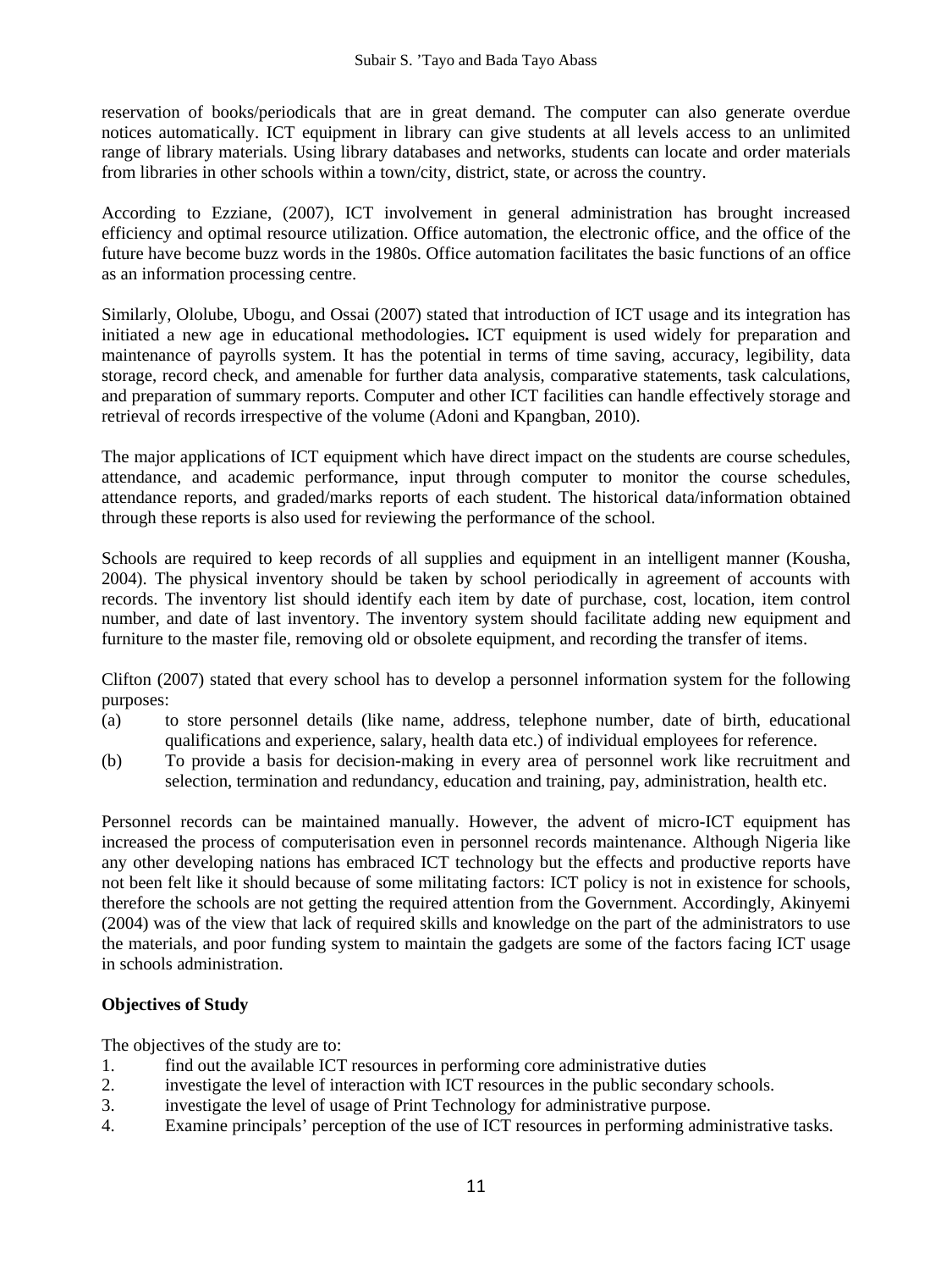#### **Research Questions**

- 1. What are the available ICT resources in the public secondary schools for administrative purpose?
- 2. What is the level of interaction with the ICT resources for administrative purpose?
- 3. What is the level of use of print technology for administrative purpose by school administrators?
- 4. What is the perception of school principals of ICT resources in administrative tasks?

## **3. Methodology**

The study adopted descriptive survey design. The population covers the Public Secondary Schools Principals in Ife Central Local Government Area of Osun State. The sample is made up of one hundred School Administrators (100) randomly selected. Male respondents constitute 35% of the total sample while the remaining 65% were female respondents. A 25-item self-developed instrument titled "Information Communication Technology and School Administration Questionnaire (ICTSA-Q)" and ICT Equipment/Facilities Checklist were used. The instruments were designed in line with the set objectives of the study. The data gathered were analyzed using descriptive statistics – percentiles and pie chart.

### **4. Results and Findings**

**RQ 1: What are the available ICT resources in the public secondary schools in Osun state?** In order to answer this research question, data collected were analyzed using simple percentage statistical method. Here are the results as shown in Table 1.

| S/N | <b>ICT Resources</b>     | <b>Public school</b><br><b>Available</b> | <b>Public school</b><br>Not available |
|-----|--------------------------|------------------------------------------|---------------------------------------|
|     | Computer System          | $60(60\%)$                               | 40 (40%)                              |
| 2   | <b>Internet Facility</b> | $10(10\%)$                               | 90 (90%)                              |
| 3   | $CD$ -rom                | 25 (25%)                                 | 75 (75%)                              |
| 4   | E-mail Facility          | 10 (10%)                                 | 90 (90%)                              |
| 5   | Fax                      | 5(5%)                                    | 95 (95%)                              |
| 6   | Intercom $/$ pbx         | 5(5%)                                    | 95 (95%)                              |
|     | Telephone                | 35 (35%)                                 | 65 (65%)                              |
| 8   | Digital Projector        | 10 (10%)                                 | 90 (90%)                              |
| 9   | Digital Video Recorder   | $10(10\%)$                               | 90 (90%)                              |
| 10  | Digital Printer          | 30 (30%)                                 | 70 (70%)                              |
| 11  | Scanner                  | 10 (10%)                                 | 90 (90%)                              |
| 12  | Closed Circuit Tel.      | 5(5%)                                    | 95 (95%)                              |

**Table 1: Available ICT Resources in Public Secondary Schools** 

Source: Field Survey, 2013

Table1 indicates the availability of ICT resources in public secondary schools in Osun State. Out of the 100 respondents, 60 % answered yes, that computer systems are available in their schools while the remaining 40 %( 40) answered no, that computer systems are not available in their schools. The table further reveals that internet facility, e-mail facility, digital projector, digital video recorder and scanner have 10% (10) availability each and 90% (90) non-availability each in the selected schools. CD-ROM has 25% (25) availability and 75% (75) non-availability in the selected schools. Fax, intercom/PBX, and Closed circuit television all have 5% (5) availability each and 95% (95) non-availability each in the selected schools. Telephone has 35% (35) availability and 65% (65) non-availability in the selected schools. Digital printer has 30% (30) availability and 70% (70) non-availability in the selected schools. The above results revealed that only few secondary schools have access to ICT resources.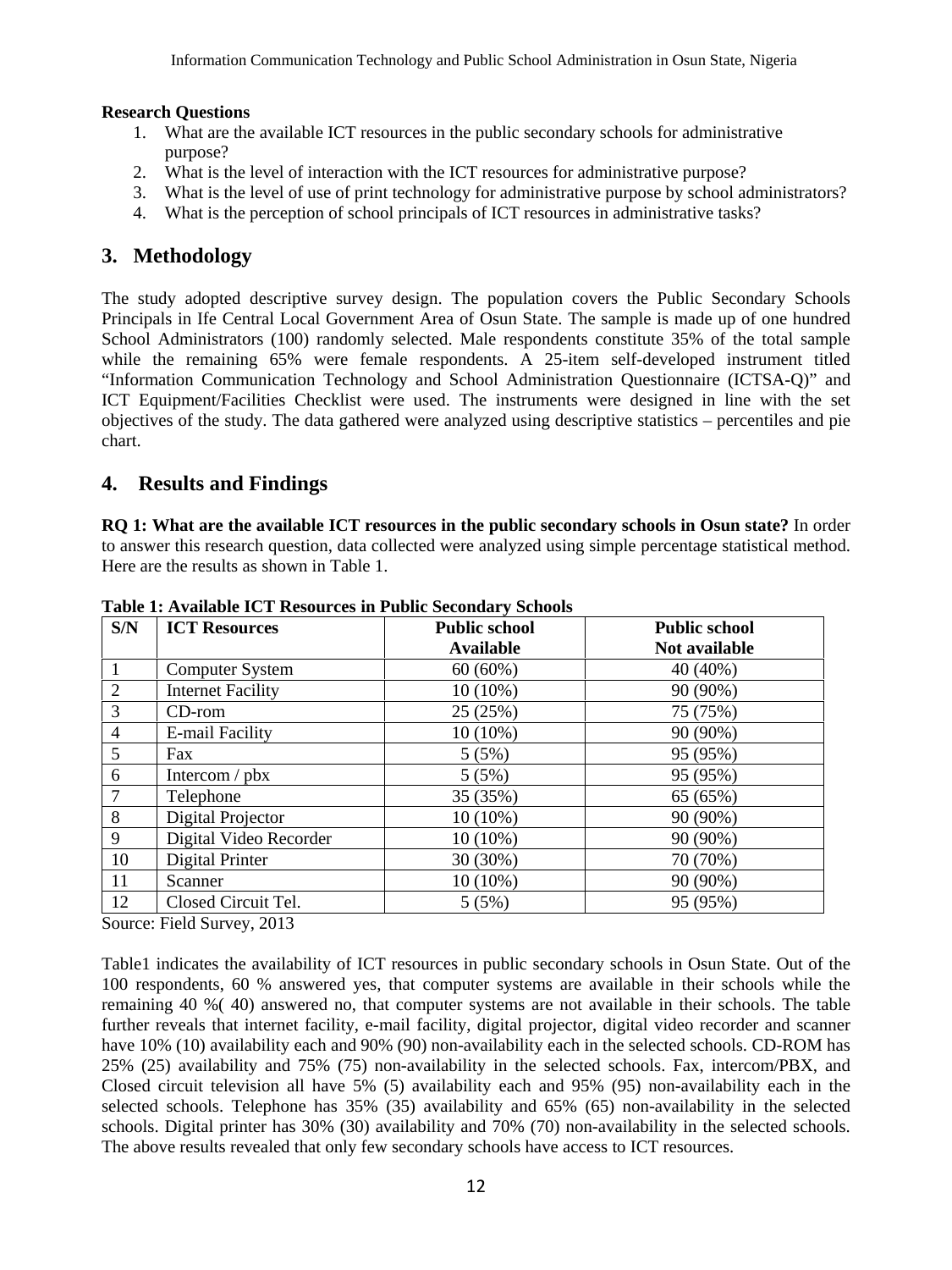

**Figure 1: A pie chart showing the availability of ICT resources in the selected schools.** 

**Research Question 2: What is the level of interaction with the ICT resources for administrative purpose?** In order to answer this research question, data collected were analyzed using simple percentage statistical method. Here are the results as shown in Table 2.

|    | <b>ICT Resources</b>     | <b>Never</b> | Rarely     | <b>Sometimes</b> | <b>Always</b> |
|----|--------------------------|--------------|------------|------------------|---------------|
|    |                          |              |            |                  |               |
|    | <b>Computer Systems</b>  | $40(40\%)$   | $10(10\%)$ | 25(25%)          | 25(25%)       |
| 2  | <b>Internet Facility</b> | 55(55%)      | 20(20%)    | 15(15%)          | $10(10\%)$    |
| 3  | CD-ROM                   | 65(65%)      | 20(20%)    | 15(15%)          |               |
| 4  | E-mail                   | $50(50\%)$   | 25(25%)    | 15(15%)          | $10(10\%)$    |
| 5  | Fax                      | 90(90%)      | $10(10\%)$ |                  |               |
| 6  | Intercom/PBX             | 70(70%)      | $10(10\%)$ | 15(15%)          | 15(5%)        |
| 7  | Telephone                | 306(30%)     | 15(15%)    | 20(20%)          | 35(35%)       |
| 8  | Digital Projector        | 55(55%)      | 35(35%)    | $10(10\%)$       |               |
| 9  | Video Recorder           | 65(65%)      | 20(20%)    | 15(15%)          |               |
| 10 | Printer                  | $60(60\%)$   | 5(5%)      | $10(10\%)$       | 25(25%)       |
| 11 | Scanner                  | 75(75%)      | 20(20%)    | 5(5%)            |               |
| 12 | <b>CCTV</b>              | 95(95%)      |            |                  | 5(5%)         |

**Table 2: Level of Interaction with ICT Resources** 

Source: Field Survey, 2013

Table 2 seeks to find out the level of the respondents interaction with the selected ICT resources. Findings revealed that 40% (40) of the principals stated that the computer systems were never used in their schools for administrative purpose, 10% (10) used it rarely, and 25% (25) used it sometimes while 25% (25) of the principals stated that it was always used in their schools. Results also showed that 55% (55) of the principals stated that the internet facility was never used in their schools, 20% (20) stated that it was used rarely, 15% (15) stated that it was sometimes used while 10% (10) of the principals used it always. 65% (65) never used the CD-ROM, 20% (20) used it rarely, 15% (15) used it sometimes, and none of the principals used it always. Findings further revealed that 50% (50) never used E-MAIL for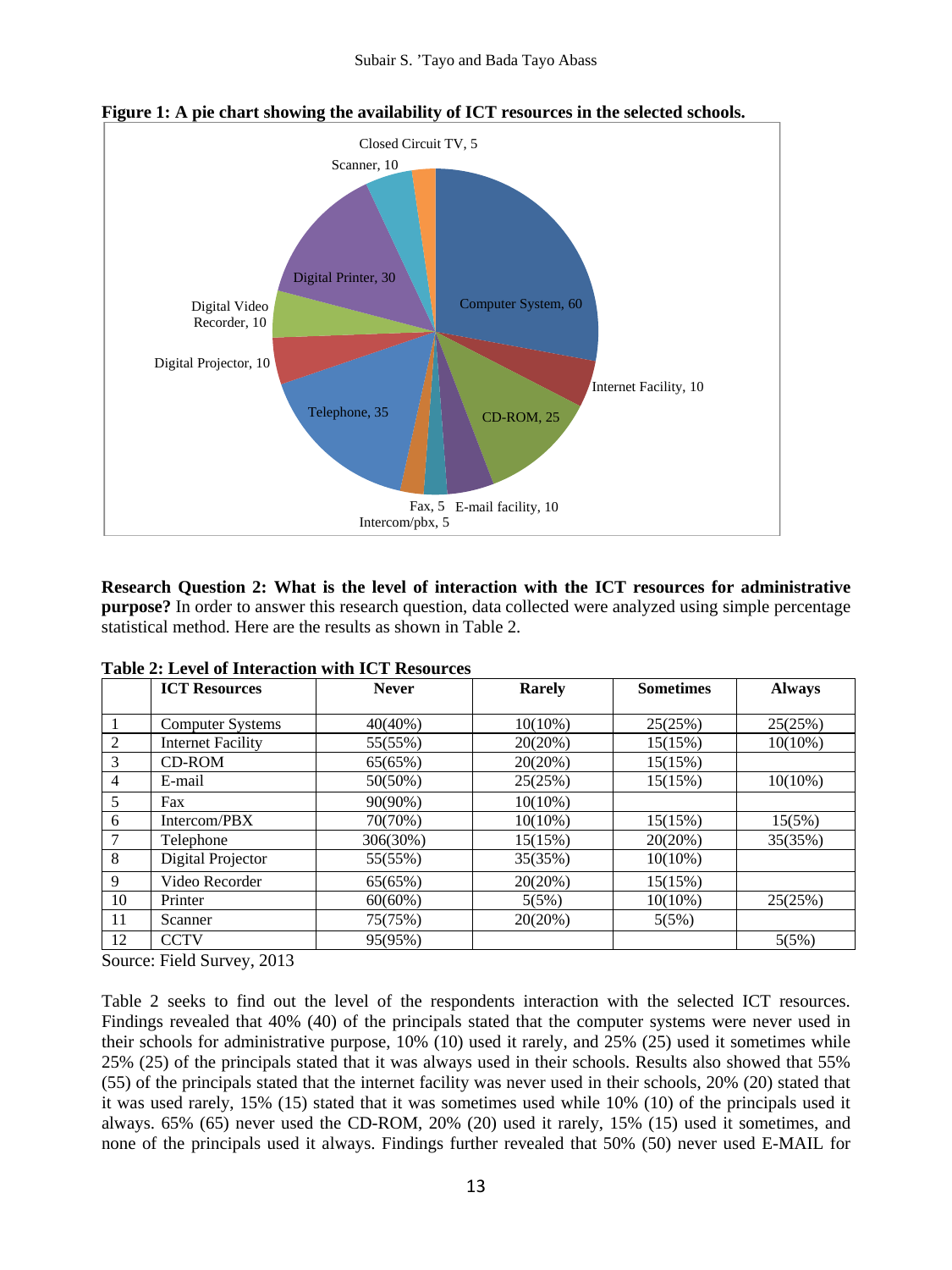educational purposes, 25% (25) used it rarely, 15% (15) used it sometimes while 10% (10) stated that they used it always. Additionally, 90% (90) never used the FAX, 10% (10) used it rarely, and none used it sometimes or always. Findings revealed also that 70% (70) of the principals stated that Intercom/PBX was never used in their schools for administrative purposes, 10% (10) used it rarely, 15% (15) used it sometimes, while 5% (5) used it always. Findings indicated that 30% (30) never used Telephone for administrative duties, 15% (15) used rarely, 20% (20) used it sometimes while 35% (35) of the principals indicated that it is used always. Majority (55%, 55) never used the projector, 35% (35) used it rarely, and 10% (10) indicated using sometimes, and none used it always. Most (65%, 65) never used a digital video recorder for administrative duties, 20% (20) used it rarely, 15% (15) used it sometimes while none used it always. Findings also revealed that 60% (60) never used the printer for administrative duties, 5% (5) used it rarely, and 10% (10) used it sometimes while 25% (25) of the principals used it always. An additional 75% (75) never used scanner, 20% (20) used it rarely, 5% (5) used it sometimes while none used it always. Most (95%, 95) indicated that they never used a closed circuit television (CCTV), none used it rarely or sometime while 5% (5) used it always. The implication of the results is that the school administrators have very poor exposure and awareness to ICT resources.

**Research question 3: What is the level of use of print technology for administrative purpose by school administrators?** In order to answer this research question, data collected were analyzed using simple percentage statistical method. There are four options in this section used to test the research question. Here are the results as shown in Table 3.

| $\mathbf C$ | <b>Print Media</b>   | <b>Never</b> | <b>Rarely</b> | <b>Sometimes</b> | <b>Always</b> |
|-------------|----------------------|--------------|---------------|------------------|---------------|
|             | Leaflets             | $60(60\%)$   | 15(15%)       | 20(20%)          | 5(5%)         |
|             | <b>Posters</b>       | 30(30%)      | $10(10\%)$    | 45(45%)          | 15(15%)       |
| 3           | Calendar of Work     | 5(5%)        | $10(10\%)$    | 20(20%)          | 65(65%)       |
| 4           | <b>Diaries</b>       | 5(5%)        | 15(15%)       | 25(25%)          | 55(55%)       |
|             | <b>Annual Report</b> | 20(20%)      | $10(10\%)$    | 25(25%)          | 45(45%)       |
| 6           | Journal              | $10(10\%)$   | 30(30%)       | 55(55%)          | 5(5%)         |
|             | Newspaper            | 5(5%)        | 20(20%)       | 70(70%)          | 5(5%)         |
| 8           | Magazine             | $10(10\%)$   | 15(15%)       | $50(50\%)$       | 25(25%)       |

**Table 3: Print Technology in School Administration**

Source: Field Survey, 2013

Table 3 seeks to find out the level of the respondents usage of Print Technology for administrative purposes. Results showed that 60% (60) never used leaflets, 15% (15) used it rarely, 20% (20) used it sometimes while 5% (5) used it always. 30% (30) never used posters, 10% (10) used it rarely, 45% (45) used it sometimes while 15% (15) used it always. Only 5% (5) never used calendar of work, 10% (10) used it rarely, 20% (20) used it sometimes while 65% (65) used it always. Another 5% (5) indicated that they never used diaries, 15% (15) used it rarely, 25% (25) used it sometimes while majority (55%, 55) used it always. Findings also showed that 20% (20) indicated that they never used annual report, 10% (10) used it rarely, 25% (25) used it sometimes while 45% (45) used it always. 10% (10)never used journals, 30% (30) used it rarely, and 55% (55) used it sometimes, while 5% (5) used it always. Only 5% (5) never used newspapers, 20% (20) used it rarely, 70% (70) used it sometimes and 5% (5) used it always. Only 10% (10) never used Magazine, 15% (15) used it rarely, 50% (50) used it sometimes while 25% (25) used it always. Table 3 showed that apart from the use of calendar and diaries, most of the principals never used other forms of print media while others either used them rarely or sometimes.

**Research question 4: What are administrators' perceptions of ICT resources for administrative tasks?** There are four options in this section used to test the research question but the analysis is done using simple percentile. The results of the findings are presented in Table 4.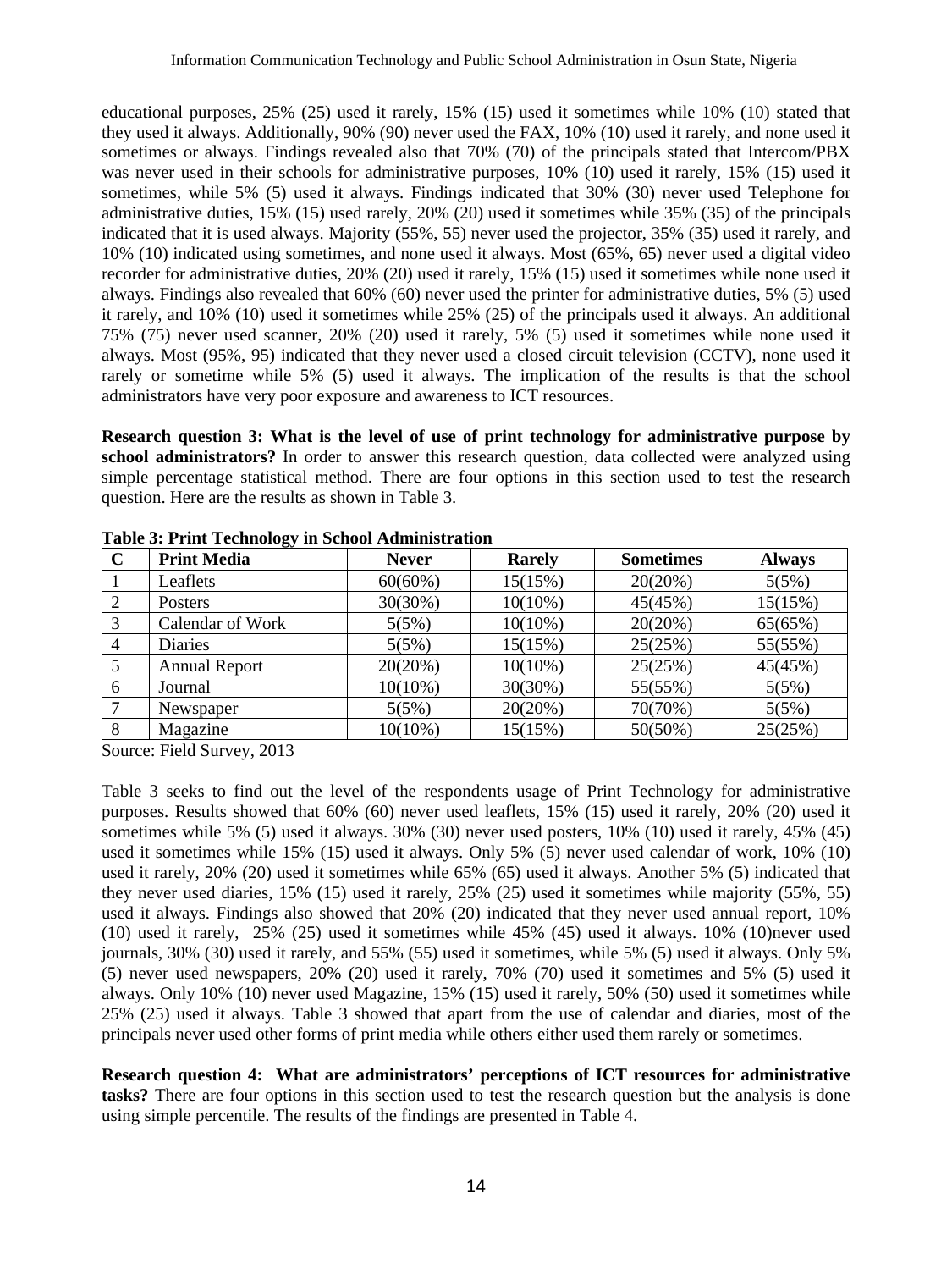| <b>Core Administrative Duty</b> | <b>Percentage Rating</b> |
|---------------------------------|--------------------------|
| Admission                       | 3.97                     |
| Registration                    | 4.40                     |
| Students attendance             | 3.77                     |
| Personnel data                  | 4.09                     |
| <b>Boarding facilities</b>      | 2.76                     |
| Recreation                      | 3.16                     |
| Safety practices                | 2.94                     |
| Health services                 | 3.80                     |
| Transportation                  | 3.63                     |
| Record of work                  | 5.22                     |
| Time table                      | 4.07                     |
| Exam results                    | 4.73                     |
| Teaching load                   | 4.24                     |
| Staff Attendance                | 3.85                     |
| Staff development               | 4.30                     |
| Promotion                       | 4.33                     |
| <b>Staff Welfare</b>            | 3.34                     |
| Loan                            | 3.42                     |
| Annual leave                    | 3.51                     |
| Maternity leave                 | 3.13                     |
| Study leave                     | 3.24                     |
| Casual leave                    | 3.11                     |
| Sick leave                      | 3.05                     |
| Pension & Gratuity              | 4.33                     |
| Inventory of facilities         | 3.61                     |
| Financial matters               | 5.46                     |
| <b>Total</b>                    | 100                      |

**Table 4: Administrators' Perceptions of ICT in the Performance of Core Administrative Tasks** 

Source: Field Survey, 2013

Table 4 above seeks to find out the respondents perception on Information and Communication Technology's involvement in performing core administrative tasks. Results revealed that 3.97% said ICT can be used for school admission, 4.4% to solve registration issues, 3.77% for students' attendance, 4.09% to solve personnel data, and 2.76% to perform boarding facilities. Moreover, 3.16% of the respondents agreed that ICT can be used to perform recreation, 2.94% for safety practices, 3.80% for health services, 3.63% for transportation, 5.22% for record of work, 4.07% for time tabling, and 4.73% for examination results. While 4.24% of the respondents agreed that ICT can be used for teaching workload, 3.85% agreed that ICT can be used for staff attendance. Also, 4.30% agreed that ICT can be used to perform staff development, 4.33% for promotion issues, 3.34% for staff welfare, 3.42% for loan issues, 3.51% for annual leave issues, 3.13% for maternity leave issues, 3.24% and 3.11% for study leave and casual leave respectively. Similarly, 3.05% agreed ICT can be used for sick leave, 4.33% for performing pension and gratuity, 3.61% for inventory of facilities while 5.46% agreed that ICT can be used for financial matters.

Analysis of data on the use of ICT for core administrative duties revealed that principals perceived the most important need for ICT was for financial matters with a percentage rating of 5.46%; followed by record of work with a percentage rating of 5.22%. Results further showed the use of ICT for inventory (3.61%), personnel data (4.09%) and time tabling (4.07%) were rated low despite their importance. The implication of these results is that the respondents have limited knowledge of application of ICT in those administrative functions.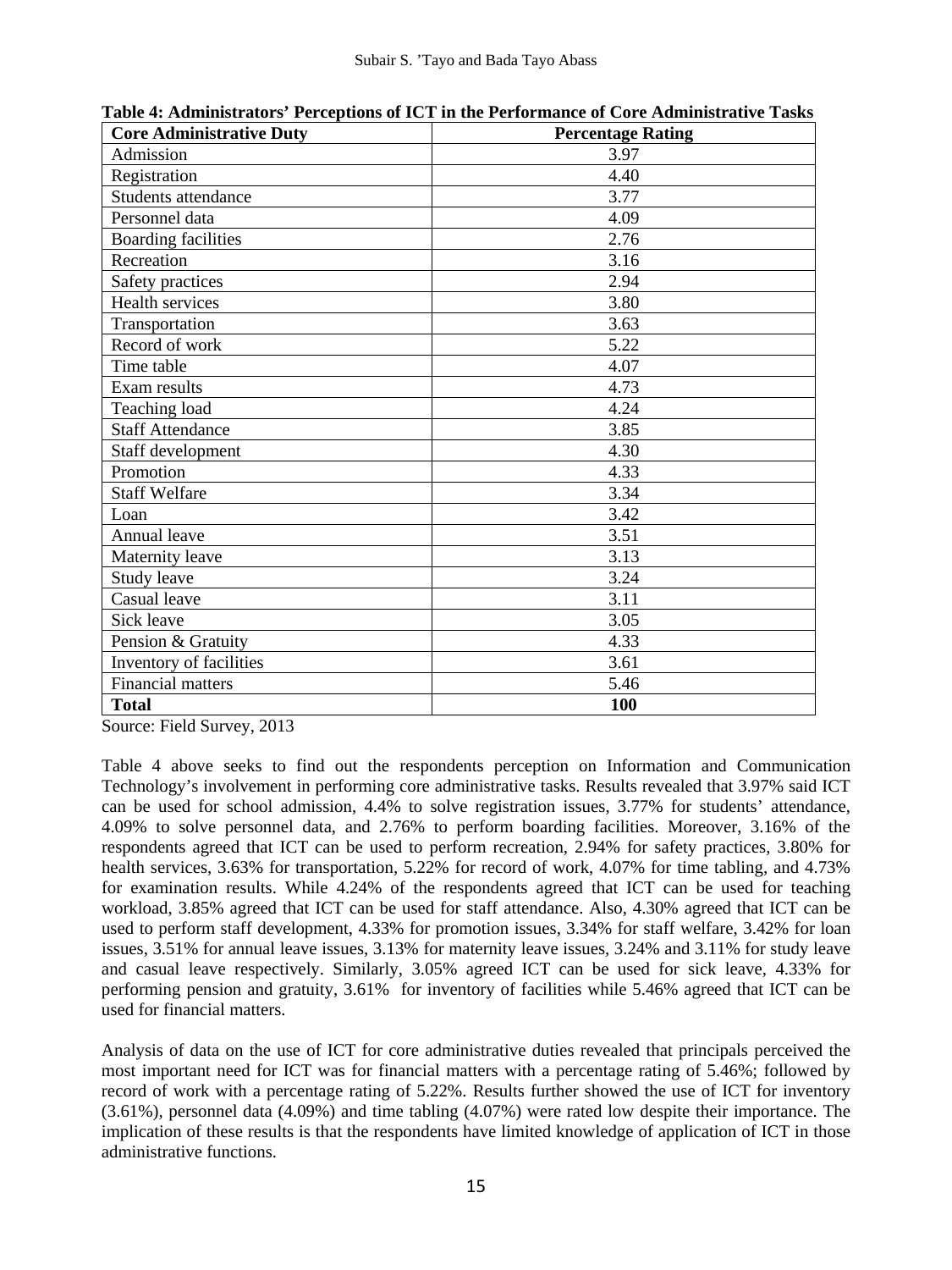#### **5. Discussion**

The educational system is undergoing changes occasioned by socio-economic, political and technological changes in the external environment. This makes the administrative work of the principals very challenging. The principal plays a very important role in the educational system. Consequently, Information and Communication Technology facilities should be provided for efficient management of school system. Investment in ICT is indispensable considering the relationship between economic development and effective use of ICT. Howell and Lundall (2000) emphasized that the effective use of ICT in a country impacts strongly on the competitiveness of the economy within the global market place as well as the ability of the governments to deliver on their social goals. The educational system is already facing numerous challenges ranging from inadequate infrastructure for effective teaching and learning to poor quality teachers. This raises the issues of the extents the use of ICT in administrative and managerial duties of the principal will receive adequate attention. In 1987, the then Minister of Education inaugurated a national policy on computer education Committee to enable the country to catch up with the rest of the world and to be ready to enter into twenty first century with them (Ajelabi, 1997). More than twenty years after, Nigeria cannot claim to have made meaningful progress in the use of ICT in the educational system especially at secondary level. Policy formulation is not the problem of Nigeria but rather the implementation at the various levels of educational system. Inadequate funding, corrupt practices at high levels, sudden and frequent changes in governments, and a host of other problems are strong forces militating against the success of ICT involvement in our school system.

### **References**

- Adoni, E.E. &Kpangban; E. (2010). Application of ICTs in Nigerian Secondary Schools. Library Philosophy and Practice.
- Ajelabi, A. (1997). How to prepare a community of stake holders for innovation: The cases of Introduction of Computed Assisted Instruction. Proceedings of the  $12<sup>th</sup>$  Annual congress of Nigerian Academy of Education held at the Chris Ogunbanjo Foundation,  $17<sup>th</sup> - 21<sup>st</sup>$  November 1997.
- Akinyemi, K. (2014). Computers and education. In Agun & Imogie (eds). *Fundamentals of Educational Technology*, Ibadan, 203-217
- Becta, O.(2003). *What research says about using ICT in Maths*. UK: Becta ICT research.
- Bluin, Harry P (1987) *Administrative uses of computers in the school*. New York; Prentice-Hall.
- Clifton, H.D. (1986) *Business data systems*. Prentice-Hall, Englewood-Cliffs.
- Ezziane, Z. (2007) Information Technology Literacy: Implications on Teaching and Learning. Educational Technology and Society.
- FRN, (2010). *National policy on education*. Abuja: Federal Ministry of Education.
- Hawkridge, D., Jaworski, I. and McMahon,H. (2011). *Computer in third world schools*. London: Macmillan.
- Ittigson, R.J. & Zewe, J. G. (2003). Technology in the mathematics classroom. In Tomei,L.A. (Ed). *Challenges of teaching with technology across the curriculum: Issues and solutions*. Hershey: Information Science Publishing, 114-133.
- Kousha, K. ,Abdoli, M (2004). *Iran's National ICT Education: An overview of possibilities, problems and programmes.* World Library and Information Congress. Paper presented at the  $70<sup>th</sup>$  ILFA General Conference and Council, Argentina. Buenos Aires,
- Lundall, T.O.(2000).*Teaching internet to secondary schools*. Lagos. McMillan,
- Moore, W.E. (2008), *Technology and social change*. Chicago: Quadrangle Books.